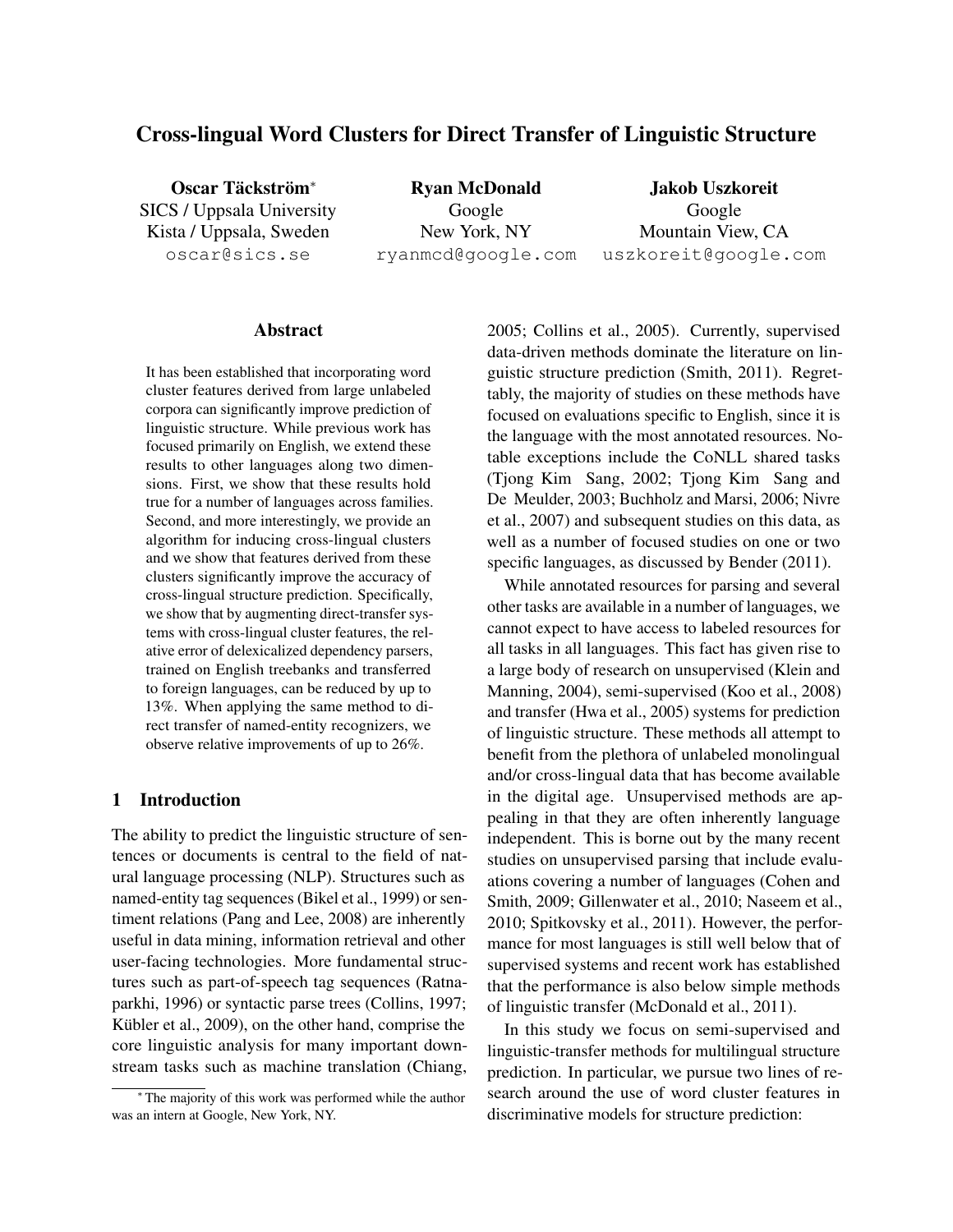- 1. *Monolingual word cluster features induced from large corpora of text for semi-supervised learning (SSL) of linguistic structure.* Previous studies on this approach have typically focused only on a small set of languages and tasks (Freitag, 2004; Miller et al., 2004; Koo et al., 2008; Turian et al., 2010; Faruqui and Padó, 2010; Haffari et al., 2011; Tratz and Hovy, 2011). Here we show that this method is robust across 13 languages for dependency parsing and 4 languages for named-entity recognition (NER). This is the first study with such a broad view on this subject, in terms of language diversity.
- 2. *Cross-lingual word cluster features for transferring linguistic structure from English to other languages.* We develop an algorithm that generates cross-lingual word clusters; that is clusters of words that are consistent across languages. This is achieved by means of a probabilistic model over large amounts of monolingual data in two languages, coupled with parallel data through which cross-lingual word-cluster constraints are enforced. We show that by augmenting the delexicalized direct transfer system of McDonald et al. (2011) with cross-lingual cluster features, we are able to reduce its error by up to 13% relative. Further, we show that by applying the same method to direct-transfer NER, we achieve a relative error reduction of 26%.

By incorporating cross-lingual cluster features in a linguistic transfer system, we are for the first time combining SSL and cross-lingual transfer.

## 2 Monolingual Word Cluster Features

Word cluster features have been shown to be useful in various tasks in natural language processing, including syntactic dependency parsing (Koo et al., 2008; Haffari et al., 2011; Tratz and Hovy, 2011), syntactic chunking (Turian et al., 2010), and NER (Freitag, 2004; Miller et al., 2004; Turian et al., 2010; Faruqui and Padó, 2010). Intuitively, the reason for the effectiveness of cluster features lie in their ability to aggregate local distributional information from large unlabeled corpora, which aid in conquering data sparsity in supervised training regimes as well as in mitigating cross-domain generalization issues.

In line with much previous work on word clusters for tasks such as dependency parsing and NER, for which local syntactic and semantic constraints are of importance, we induce word clusters by means of a probabilistic class-based language model (Brown et al., 1992; Clark, 2003). However, rather than the more commonly used model of Brown et al. (1992), we use the predictive class bigram model introduced by Uszkoreit and Brants (2008). The two models are very similar, but whereas the former takes classto-class transitions into account, the latter directly models word-to-class transitions. By ignoring classto-class transitions, an approximate maximum likelihood clustering can be found efficiently with the distributed exchange algorithm (Uszkoreit and Brants, 2008). This is a useful property, as we later develop an algorithm for inducing cross-lingual word clusters that calls this monolingual algorithm as a subroutine.

More formally, let  $C : \mathcal{V} \mapsto 1, \ldots, K$  be a (hard) clustering function that maps each word type from the vocabulary,  $\mathcal V$ , to one of K cluster identities. With the model of Uszkoreit and Brants (2008), the likelihood of a sequence of word tokens,  $\mathbf{w} = \langle w_i \rangle_{i=1}^m$ , with  $w_i \in V \cup \{S\}$ , where S is a designated start-ofsegment symbol, factors as

$$
L(\boldsymbol{w}; \mathcal{C}) = \prod_{i=1}^{m} p(w_i | \mathcal{C}(w_i)) p(\mathcal{C}(w_i) | w_{i-1}). \quad (1)
$$

Compare this to the model of Brown et al. (1992):

$$
L'(\boldsymbol{w};\mathcal{C})=\prod_{i=1}^m p(w_i|\mathcal{C}(w_i))p(\mathcal{C}(w_i)|\mathcal{C}(w_{i-1})).
$$

While the use of class-to-class transitions can lead to more compact models, which is often useful for conquering data sparsity, when clustering large data sets we can get reliable statistics directly on the wordto-class transitions (Uszkoreit and Brants, 2008).

In addition to the clustering model that we make use of in this study, a number of additional word clustering and embedding variants have been proposed. For example, Turian et al. (2010) assessed the effectiveness of the word embedding techniques of Collobert and Weston (2008) and Mnih and Hinton (2007) along with the word clustering technique of Brown et al. (1992) for syntactic chunking and NER. Recently, Dhillon et al. (2011) proposed a word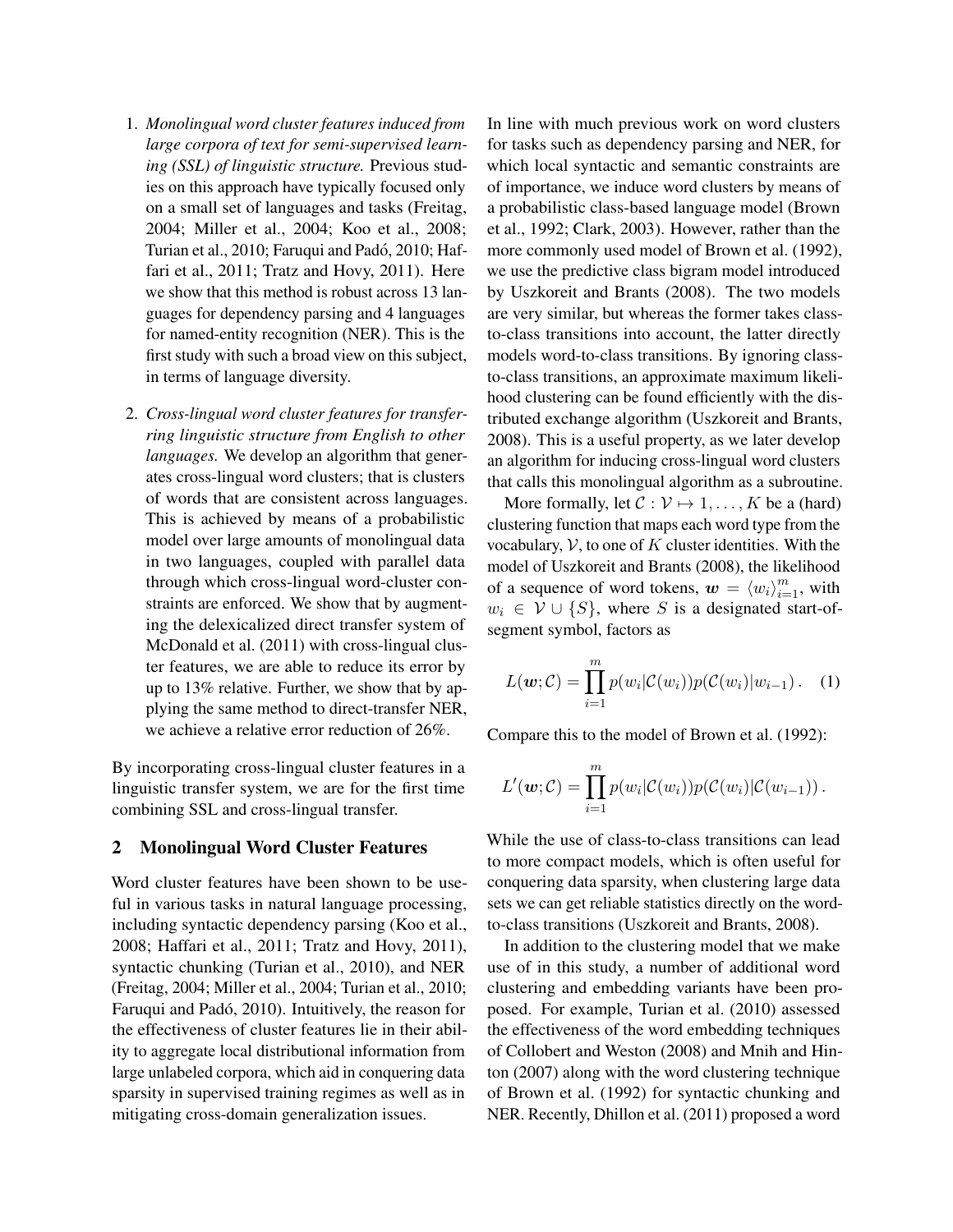| Single words | $S_0c\{p\}, N_0c\{p\}, N_1c\{p\}, N_2c\{p\}$                  |
|--------------|---------------------------------------------------------------|
| Word pairs   | $S_0c\{p\}N_0c\{p\}, S_0pcN_0p, S_0pN_0pc,$                   |
|              | $S_0 w N_0 c$ , $S_0 c N_0 w$ , $N_0 c N_1 c$ , $N_1 c N_2 c$ |
| Word triples | $N_0cN_1cN_2c$ , $S_0cN_0cN_1c$ , $S_{0h}cS_0cN_0c$ ,         |
|              | $S_0cS_0cN_0c$ , $S_0cS_0cN_0c$ , $S_0cN_0cN_0c$              |
| Distance     | $S_0cd$ , $N_0cd$ , $S_0cN_0cd$                               |
| Valency      | $S_0cv_l$ , $S_0cv_r$ , $N_0cS_0v_l$                          |
| Unigrams     | $S_{0h}c$ , $S_{0l}c$ , $S_{0r}c$ , $N_{0l}c$                 |
| Third-order  | $S_{0h2}c$ , $S_{0l2}c$ , $S_{0r2}c$ , $N_{0l2}c$             |
| Label set    | $S_0cS_0l$ , $S_0cS_0r$ , $N_0cN_0l$ , $N_0cN_0r$             |

Table 1: Additional cluster-based parser features.  $S_i$  and  $N_i$ : the  $i^{th}$  tokens in the stack and buffer. p: the part-ofspeech tag,  $c$ : the cluster.  $v$ : the valence of the left  $(l)$  or right  $(r)$  set of children. l: the label of the token under consideration. d: distance between the words on the top of the stack and buffer.  $S_{ih}$ ,  $S_{ir}$  and  $S_{il}$ : the head, right-most modifier and left-most modifier of the token at the top of the stack.  $Gx\{y\}$  expands to  $Gxy$  and  $Gx$ .

embedding method based on canonical correlation analysis that provides state-of-the art results for wordbased SSL for English NER. As an alternative to clustering words, Lin and Wu (2009) proposed a phrase clustering approach that obtained the state-of-the-art result for English NER.

## 3 Monolingual Cluster Experiments

Before moving on to the multilingual setting, we conduct a set of monolingual experiments where we evaluate the use of the monolingual word clusters just described as features for dependency parsing and NER. In the parsing experiments, we study the following thirteen languages:<sup>1</sup> Danish (DA), German (DE), Greek (EL), English (EN), Spanish (ES), French (FR), Italian (IT), Korean (KO), Dutch (NL), Portugese (PT), Russian (RU), Swedish (SV) and Chinese (ZH) – representing the Chinese, Germanic, Hellenic, Romance, Slavic, Altaic and Korean genera. In the NER experiments, we study three Germanic languages: German (DE), English (EN) and Dutch (NL); and one Romance language: Spanish (ES).

Details of the labeled and unlabeled data sets used are given in Appendix A. For all experiments we fixed the number of clusters to 256 as this performed well on held-out data. Furthermore, we only clustered the 1 million most frequent word types in each language for both efficiency and sparsity reasons. For

| Word & bias       | $w_{-1,0,1}, w_{-1:0}, w_{0:1}, w_{-1:1}, b$                                                                                      |
|-------------------|-----------------------------------------------------------------------------------------------------------------------------------|
| Pre-/suffix       | $w_{-1,0,1}^{:1,:2,:3,:4,:5}, w_{-1,0,1}^{-5:-4:,-3:,-2:,-1:}$                                                                    |
| Orthography       | $Hyp_{-1,0,1}$ , Cap <sub>-1.0.1</sub> , Cap <sub>-1.0</sub> ,                                                                    |
|                   | $Cap_{0:1}$ , $Cap_{-1:1}$                                                                                                        |
| PoS               | $p_{-1,0,1}, p_{-1:0}, p_{0:1}, p_{-1:1}, p_{-2:1}, p_{-1:2}$                                                                     |
| Cluster           | $C-1,0,1$ , $C-1:0$ , $C0:1$ , $C-1:1$ , $C-2:1$ , $C-1:2$                                                                        |
| <b>Transition</b> | $\rightarrow$ /p <sub>-1,0,1</sub> , $\rightarrow$ /c <sub>-1,0,1</sub> , $\rightarrow$ /Cap <sub>-1,0,1</sub> , $\rightarrow$ /b |

Table 2: NER features. Hyp: Word contains hyphen. Cap: First letter is capitalized.  $\rightarrow$   $/f$  - Transition from previous to current label conjoined with feature  $f$ .  $w^{j}$ : j-character prefix of w.  $w^{-j}$ : j-character suffix of w.  $f_i$ : Feature  $f$ at relative position i.  $f_{i,j}$ : Union of features at positions i and j.  $f_{i:j}$ : Conjoined feature sequence between relative positions  $i$  and  $j$  (inclusive). b: Bias.

languages in which our unlabeled data did not have at least 1 million types, we considered all types.

#### 3.1 Cluster Augmented Feature Models

All of the parsing experiments reported in this study are based on the transition-based dependency parsing paradigm (Nivre, 2008). For all languages and settings, we use an arc-eager decoding strategy, with a beam of eight hypotheses, and perform ten epochs of the averaged structured perceptron algorithm (Zhang and Clark, 2008). We extend the state-of-the-art feature model recently introduced by Zhang and Nivre (2011) by adding an additional word cluster based feature template for each word based template. Additionally, we add templates where one or more partof-speech feature is replaced with the corresponding cluster feature. The resulting set of additional feature templates are shown in Table 1. The expanded feature model includes all of the feature templates defined by Zhang and Nivre (2011), which we also use as the baseline model, whereas Table 1 only shows our new templates due to space limitations.

For all NER experiments, we use a sequential firstorder conditional random field (CRF) with a unit variance Normal prior, trained with L-BFGS until  $\epsilon$ -convergence ( $\epsilon = 0.0001$ , typically obtained after less than 400 iterations). The feature model used for the NER tagger is shown in Table 2. These are similar to the features used by Turian et al. (2010), with the main difference that we do not use any long range features and that we add templates that conjoin adjacent clusters and adjacent tags as well as templates that conjoin label transitions with tags, clusters and capitalization features.

<sup>&</sup>lt;sup>1</sup>The particular choice of languages was made purely based on data availability and institution licensing.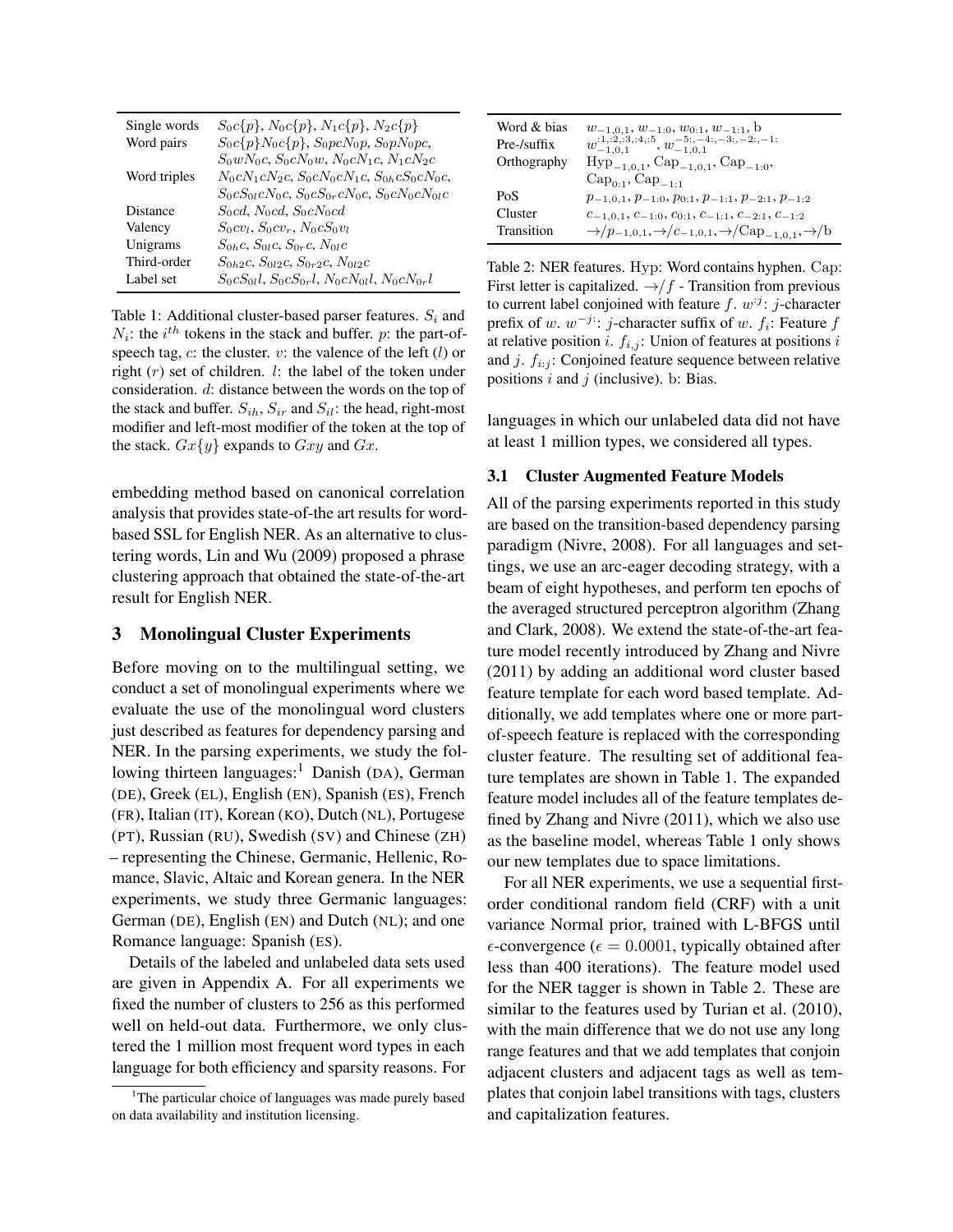|                                | DА           | DE.  | EL.       | EN | ES. | FR. | IT                                                                            | KO | NL | РT | <b>RU</b> | -SV                              | ZH | AVG          |
|--------------------------------|--------------|------|-----------|----|-----|-----|-------------------------------------------------------------------------------|----|----|----|-----------|----------------------------------|----|--------------|
| NO CLUSTERS<br><b>CLUSTERS</b> | 84.3<br>85.8 | 88.9 | 89.5 77.3 |    |     |     | 76.1 90.3 82.8 85.7 81.4 82.0 77.2<br>90.7 83.6 85.7 82.2 83.6 77.8 87.6 86.0 |    |    |    |           | 86.9 83.5 84.7 74.9<br>86.5 75.5 |    | 83.0<br>84.0 |

Table 3: Supervised parsing results measured with labeled attachment score (LAS) on the test set. All results are statistically significant at  $p < 0.05$ , except FR and NL.

|                    | DE                           | EN   | ES   | NL.  | AVG  |
|--------------------|------------------------------|------|------|------|------|
| <b>NO CLUSTERS</b> | 65.4                         | 89.2 | 75.0 | 75.7 | 76.3 |
| <b>CLUSTERS</b>    | 74.8                         | 91.8 | 81.1 | 84.2 | 83.0 |
|                    | ↑ DEVELOPMENT SET ↓ TEST SET |      |      |      |      |
| <b>NO CLUSTERS</b> | 69.1                         | 83.5 | 78.9 | 79.6 | 77.8 |
| <b>CLUSTERS</b>    | 74 4                         | 87 8 | 82 O | 857  | 82.5 |

Table 4: Supervised NER results measured with  $F_1$ -score on the CoNLL 2002/2003 development and test sets.

## 3.2 Results

The results of the parsing experiments, measured with labeled accuracy score (LAS) on all sentence lengths, excluding punctuation, are shown in Table 3. The baselines are all comparable to the state-of-theart. On average, the addition of word cluster features yields a 6% relative reduction in error and upwards of 15% (for RU). All languages improve except FR, which sees neither an increase nor a decrease in LAS. We observe an average absolute increase in LAS of approximately 1%, which is inline with previous observations (Koo et al., 2008). It is perhaps not surprising that RU sees a large gain as it is a highly inflected language, making observations of lexical features far more sparse. Some languages, e.g., FR, NL, and ZH see much smaller gains. One likely culprit is a divergence between the tokenization schemes used in the treebank and in our unlabeled data, which for Indo-European languages is closely related to the Penn Treebank tokenization. For example, the NL treebank contains many multi-word tokens that are typically broken apart by our automatic tokenizer.

The NER results, in terms of  $F_1$  measure, are listed in Table 4. Introducing word cluster features for NER reduces relative errors on the test set by 21% (39% on the development set) on average. Broken down per language, reductions on the test set vary from substantial for NL (30%) and EN (26%), down to more modest for DE (17%) and ES (12%). The addition of cluster features most markedly improve

recognition of the PER category, with an average error reduction on the test set of 44%, while the reductions for ORG (19%), LOC (17%) and MISC (10%) are more modest, but still significant. Although our results are below the best reported results for EN and DE (Lin and Wu, 2009; Faruqui and Padó, 2010), the relative improvements of adding word clusters are inline with previous results on NER for EN (Miller et al., 2004; Turian et al., 2010), who report error reductions of approximately 25% from adding word cluster features. Slightly higher reductions where achieved for DE by Faruqui and Pado (2010), who ´ report a reduction of 22%. Note that we did not tune hyper-parameters of the supervised learning methods and of the clustering method, such as the number of clusters (Turian et al., 2010; Faruqui and Padó, 2010), and that we did not apply any heuristic for data cleaning such as that used by Turian et al. (2010).

#### 4 Cross-lingual Word Cluster Features

All results of the previous section rely on the availability of large quantities of language specific annotations for each task. Cross-lingual transfer methods and unsupervised methods have recently been shown to hold promise as a way to at least partially sidestep the demand for labeled data. Unsupervised methods attempt to infer linguistic structure without using any annotated data (Klein and Manning, 2004) or possibly by using a set of linguistically motivated rules (Naseem et al., 2010) or a linguistically informed model structure (Berg-Kirkpatrick and Klein, 2010). The aim of transfer methods is instead to use knowledge induced from labeled resources in one or more *source* languages to construct systems for *target* languages in which no or few such resources are available (Hwa et al., 2005). Currently, the performance of even the most simple direct transfer systems far exceeds that of unsupervised systems (Cohen et al., 2011; McDonald et al., 2011; Søgaard, 2011).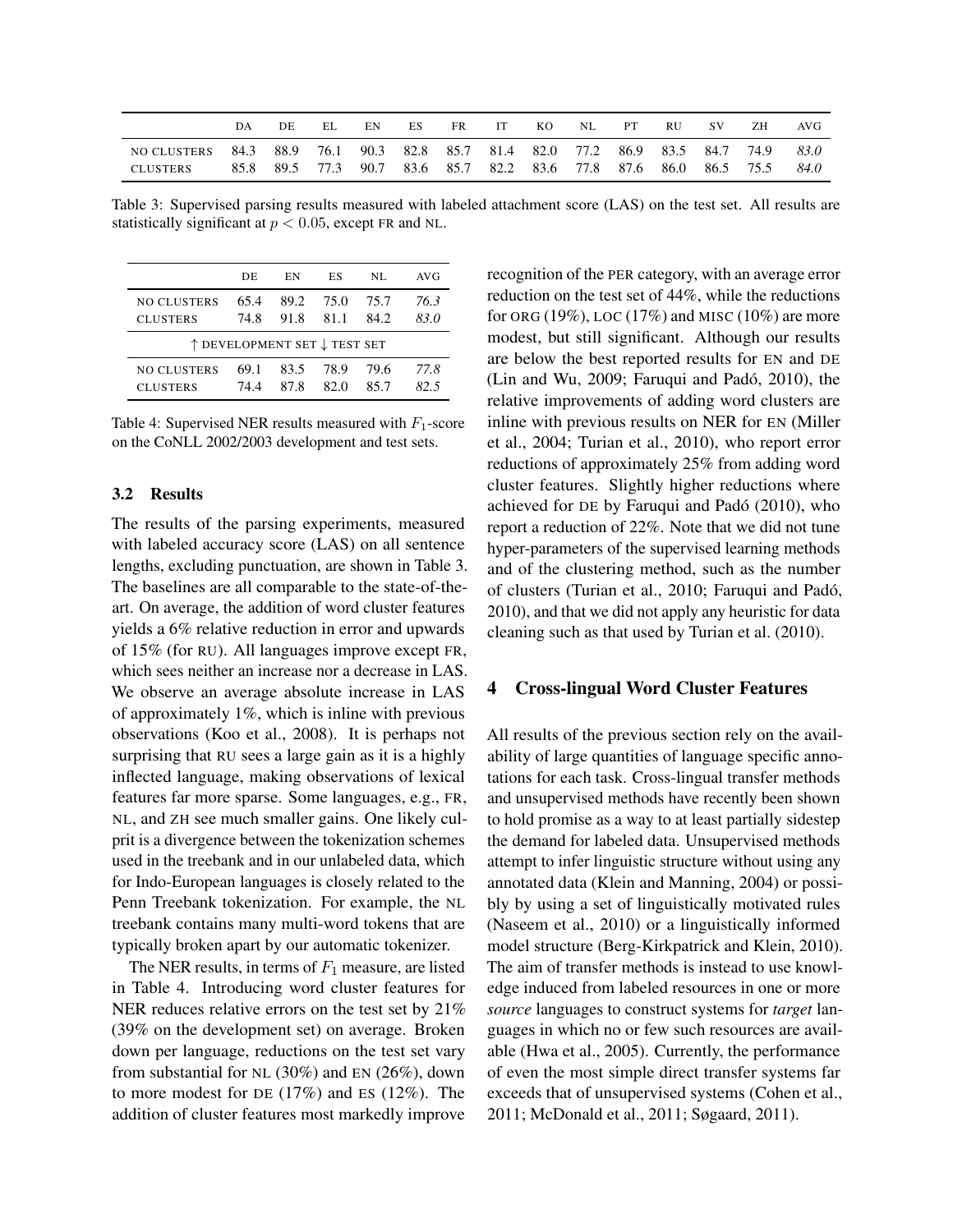

Figure 1: Cross-lingual word cluster features for parsing. Top-left: Cross-lingual (EN-ES) word clustering model. Top-right: Samples of some of the induced cross-lingual word clusters. Bottom-left: Delexicalized cluster-augmented source (EN) treebank for training transfer parser. Bottom-right: Parsing of target (ES) sentence using the transfer parser.

### 4.1 Direct Transfer of Discriminative Models

Our starting point is the delexicalized direct transfer method proposed by McDonald et al. (2011) based on work by Zeman and Resnik (2008). This method was shown to outperform a number of state-of-the-art unsupervised and transfer-based baselines. The method is simple; for a given training set, the learner ignores all lexical identities and only observes features over other characteristics, e.g., part-of-speech tags, orthographic features, direction of syntactic attachment, etc. The learner builds a model from an annotated source language data set, after which the model is used to directly make target language predictions.

There are three basic assumptions that drive this approach. First, that high-level tasks, such as syntactic parsing, can be learned reliably using coarse-grained statistics, such as part-of-speech tags, in place of fine-grained statistics such as lexical word identities. Second, that the parameters of features over coarsegrained statistics are in some sense language independent, e.g., a feature that indicates that adjectives modify their closest noun is useful in all languages. Third, that these coarse-grained statistics are robustly available across languages. The approach proposed by McDonald et al. (2011) relies on these three assumptions. Specifically, by replacing fine-grained language specific part-of-speech tags with universal part-of-speech tags, generated with the method described by Das and Petrov (2011), a universal parser is achieved that can be applied to any language for which universal part-of-speech tags are available.

Below, we extend this approach to universal parsing by adding cross-lingual word cluster features. A cross-lingual word clustering is a clustering of words in two languages, in which the clusters correspond to some meaningful cross-lingual property. For example, prepositions from both languages should be in the same cluster, proper names from both languages in another cluster and so on. By adding features defined over these clusters, we can, to some degree,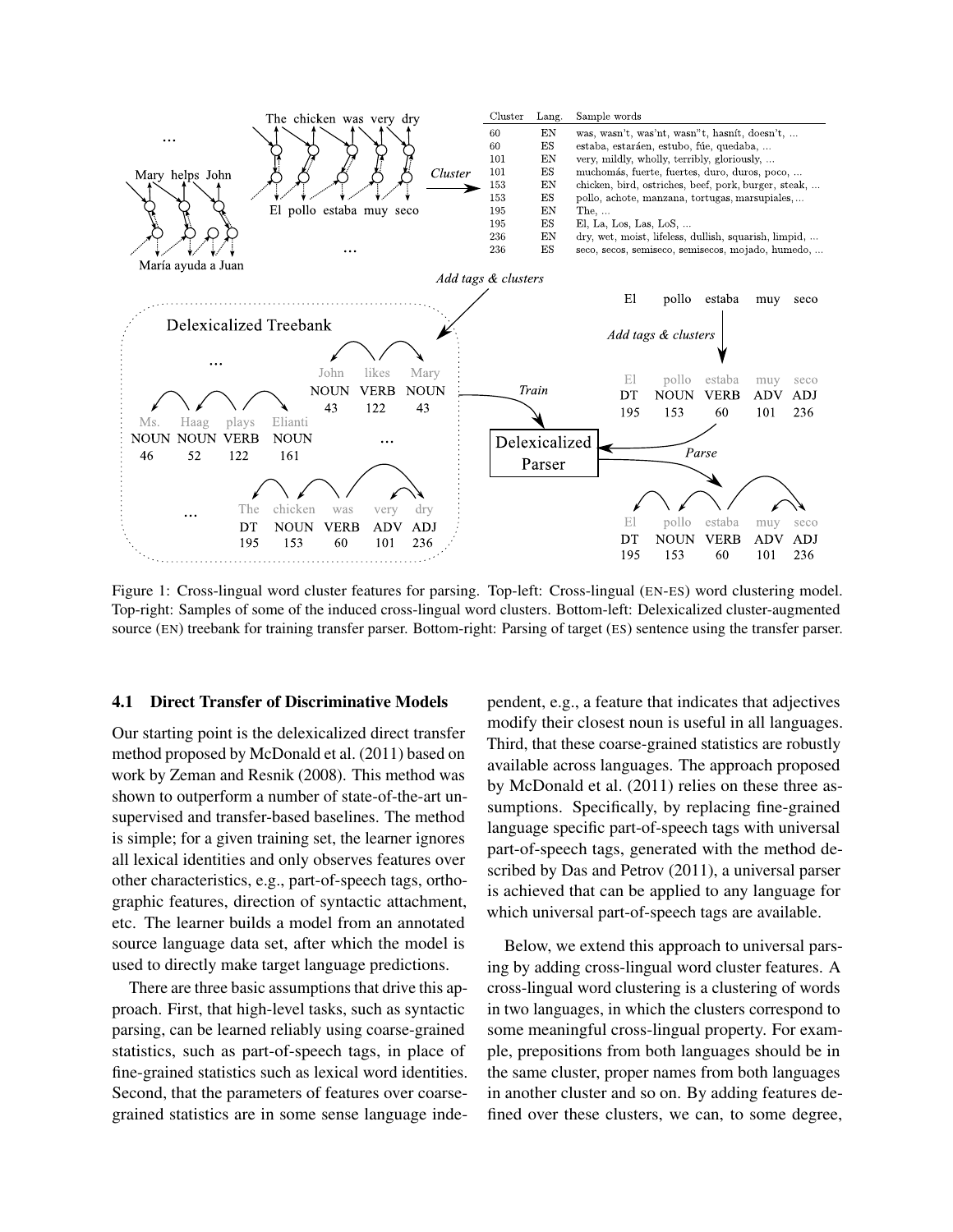re-lexicalize the delexicalized models, while maintaining the "universality" of the features. This approach is outlined in Figure 1. Assuming that we have an algorithm for generating cross-lingual word clusters (see Section 4.2), we can augment the delexicalized parsing algorithm to use these word cluster features at training and testing time.

In order to further motivate the proposed approach, consider the accuracy of the supervised English parser. A parser with lexical, part-of-speech and cluster features achieves 90.7% LAS (see Table 3). If we remove all lexical and cluster features, the same parser achieves 83.1%. However, if we add back just the cluster features, the accuracy jumps back up to 89.5%, which is only 1.2% below the full system. Thus, if we can accurately learn cross-lingual clusters, there is hope of regaining some of the accuracy lost due to the delexicalization process.

#### 4.2 Inducing Cross-lingual Word Clusters

Our first method for inducing cross-lingual clusters has two stages. First, it clusters a source language (S) as in the monolingual case, and then projects these clusters to a target language (T), using word alignments. Given two aligned word sequences  $\boldsymbol{w}^{\widetilde{S}} = \left\langle w^S_i \right\rangle_{i=1}^{m_S}$  and  $\boldsymbol{w}^T = \left\langle w^T_i \right\rangle_{j=1}^{m_T}$ , let  $\mathcal{A}^{\hat{T}|S}$  be a set of scored alignments from the source language to the target language, where  $(w_j^T, w_{a_j}^S, s_{j, a_j}) \in \mathcal{A}^{T|S}$ is an alignment from the  $a_j$ th source word to the jth target word, with score  $s_{j,a_j} \geq \delta$ <sup>2</sup> We use the shorthand  $j \in \mathcal{A}^{T|S}$  to denote those target words  $w_j^T$  that are aligned to some source word  $w_{a_j}^S$ . Provided a clustering  $\mathcal{C}^S$ , we assign the target word  $t \in \mathcal{V}^T$  to the cluster with which it is most often aligned:

$$
C^{T}(t) = \underset{k}{\operatorname{argmax}} \sum_{\substack{j \in \mathcal{A}^{T|S} \\ \text{s.t. } w_{j}^{T} = t}} s_{j,a_{j}} \left[ C^{S}(w_{a_{j}}^{S}) = k \right], \quad (2)
$$

where  $\lceil \cdot \rceil$  is the indicator function. We refer to the cross-lingual clusters induced in this way as PRO-JECTED CLUSTERS.

This simple projection approach has two potential drawbacks. First, it only provides a clustering of those target language words that occur in the word aligned data, which is typically smaller than our monolingual data sets. Second, the mapped clustering may not necessarily correspond to an acceptable target language clustering in terms of monolingual likelihood. In order to tackle these issues, we propose the following more complex model. First, to find clusterings that are good according to both the source and target language, and to make use of more unlabeled data, we model word sequences in each language by the monolingual language model with likelihood function defined by equation (1). Denote these likelihood functions respectively by  $L^S(w^S; \mathcal{C}^S)$  and  $L^T(\boldsymbol{w}^T;\mathcal{C}^T)$ , where we have overloaded notation so that the word sequences denoted by  $\boldsymbol{w}^S$  and  $\boldsymbol{w}^T$  include much more plentiful non-aligned data when taken as an argument of the monolingual likelihood functions. Second, we couple the clusterings defined by these individual models, by introducing additional factors based on word alignments, as proposed by Och (1999):

$$
L^{T|S}(\boldsymbol{w}^T;\mathcal{A}^{T|S},\mathcal{C}^T,\mathcal{C}^S) =
$$
  

$$
\prod_{j\in\mathcal{A}^{T|S}} p(w_j^T|\mathcal{C}^T(w_j^T))p(\mathcal{C}^T(w_j^T)|\mathcal{C}^S(w_{a_j}^S)).
$$

and the symmetric  $L^{S|T}$  ( $w^S$ ;  $\mathcal{A}^{S|T}$ ,  $\mathcal{C}^S$ ,  $C^T$ ). Note that the simple projection defined by equation (2) correspond to a hard assignment variant of this probabilistic formulation when the source clustering is fixed. Combining all four factors results in the joint monolingual and cross-lingual objective function

$$
L^{S,T}(\boldsymbol{w}^S, \boldsymbol{w}^T; \mathcal{A}^{T|S}, \mathcal{A}^{S|T}, \mathcal{C}^S, \mathcal{C}^T) =
$$
  

$$
L^S(\ldots) \cdot L^T(\ldots) \cdot L^{T|S}(\ldots) \cdot L^{S|T}(\ldots).
$$
 (3)

The intuition of this approach is that the clusterings  $\mathcal{C}^S$  and  $\mathcal{C}^T$  are forced to jointly explain the source and target data, treating the word alignments as a form of soft constraints. We approximately optimize (3) with the alternating procedure in Algorithm 1, in which we iteratively maximize  $L^S$  and  $L^T$ , keeping the other factors fixed. In this way we can generate cross-lingual clusterings using all the monolingual data while forcing the clusterings to obey the word alignment constraints. We refer to the clusters induced with this method as X-LINGUAL CLUSTERS.

In practice we found that each unconstrained monolingual run of the exchange algorithm (lines

<sup>&</sup>lt;sup>2</sup>In our case, the alignment score corresponds to the conditional alignment probability  $p(w_j^T|w_{a_j}^S)$ . All  $\epsilon$ -alignments are ignored and we use  $\delta = 0.95$  throughout.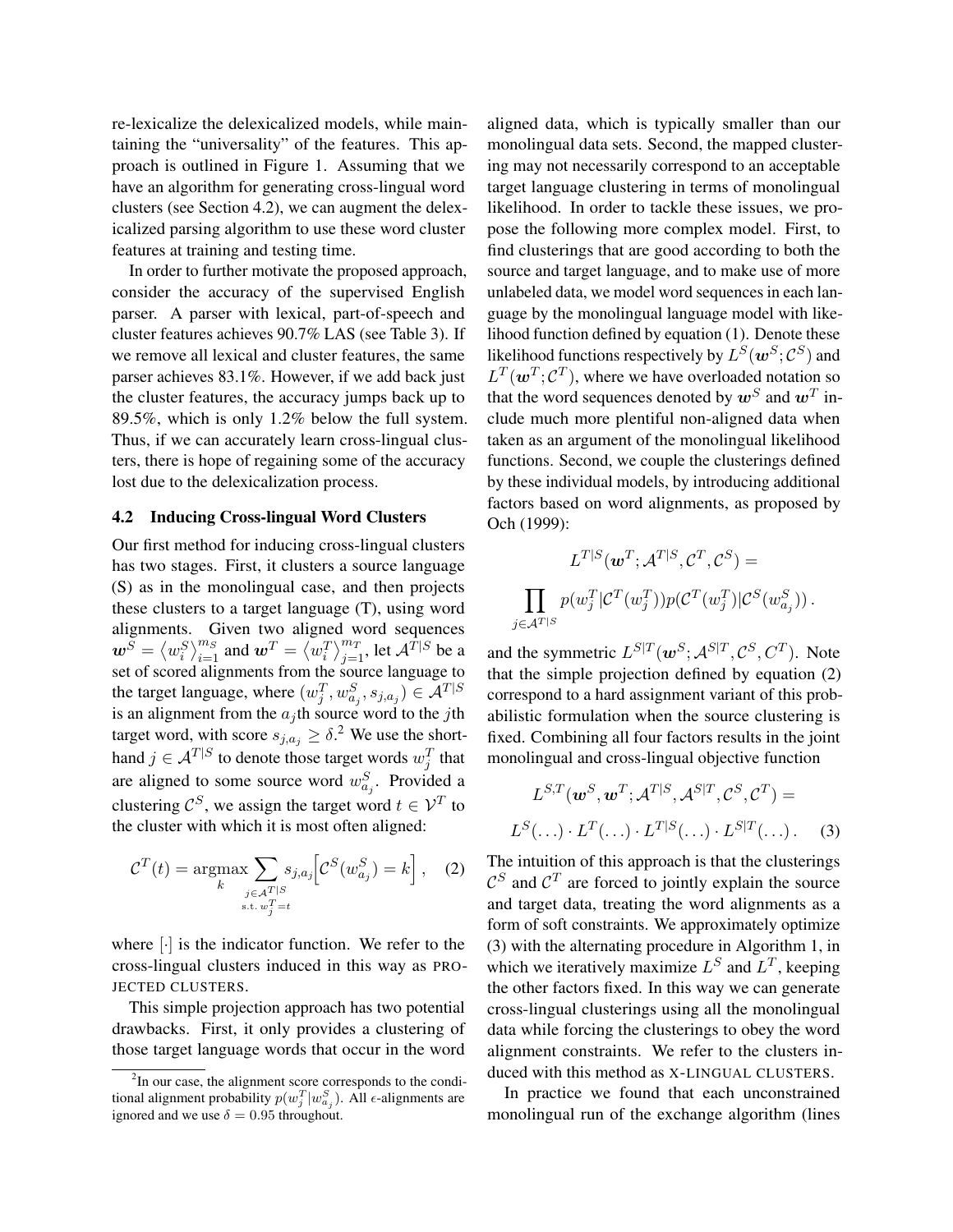#### Algorithm 1 Cross-lingual clustering.

Randomly initialize source/target clusterings  $\mathcal{C}^S$  and  $\mathcal{C}^T$ . for  $i=1\ldots N$  do 1. Find  $ilde{\mathcal{C}}^S \approx \operatorname{argmax}_{\mathcal{C}^S} L^S(\boldsymbol{w}^S; \mathcal{C}^S)$ . (†) 2. Project  $\tilde{C}^S$  to  $C^T$  using equation (2). - keep cluster of non-projected words in  $\mathcal{C}^T$  fixed. 3. Find  $\tilde{C}^T \approx \argmax_{\mathcal{C}^T} L^T(\boldsymbol{w}^T; \mathcal{C}^T)$ . (†) 4. Project  $\tilde{C}^T$  to  $\tilde{C}^S$  using equation (2). - keep cluster of non-projected words in  $\mathcal{C}^S$  fixed. end for

† Optimized via the exchange algorithm keeping the cluster of projected words fixed and only clustering additional words not in the projection.

1 and 3) moves the clustering too far from those that obey the word alignment constraints, which causes the procedure to fail to converge. However, we found that fixing the clustering of the words that are assigned clusters in the projection stages (lines 2 and 4) and only clustering the remaining words works well in practice. Furthermore, we found that iterating the procedure has little effect on performance and set  $N = 1$  for all subsequent experiments.

### 5 Cross-lingual Experiments

In our first set of experiments on using cross-lingual cluster features, we evaluate direct transfer of our EN parser, trained on Stanford style dependencies (De Marneffe et al., 2006), to the the ten non-EN Indo-European languages listed in Section 3. We exclude KO and ZH as initial experiments proved direct transfer a poor technique when transferring parsers between such diverse languages. We study the impact of using cross-lingual cluster features by comparing the strong delexicalized baseline model of McDonald et al. (2011), which only has features derived from universal part-of-speech tags, projected from English with the method of Das and Petrov (2011), to the same model when adding features derived from cross-lingual clusters. In both cases the feature models are the same as those used in Section 3.1, except that they are delexicalized by removing all lexical word-identity features. We evaluate both the PRO-JECTED CLUSTERS and the X-LINGUAL CLUSTERS.

For these experiments we train the perceptron for only five epochs in order to prevent over-fitting, which is an acute problem due to the divergence between the training and testing data sets in this setting. Furthermore, in accordance to standard practices we

only evaluate unlabeled attachment score (UAS) due to the fact that each treebank uses a different – possibly non-overlapping – label set.

In our second set of experiments, we evaluate direct transfer of a NER system trained on EN to DE, ES and NL. We use the same feature models as in the monolingual case, with the exception that we use universal part-of-speech tags for all languages and we remove the capitalization feature when transferring from EN to DE. Capitalization is both a prevalent and highly predictive feature of named-entities in EN, while in DE, capitalization is even more prevalent, but has very low predictive power. Interestingly, while delexicalization has shown to be important for direct transfer of dependency-parsers (McDonald et al., 2011), we noticed in preliminary experiments that it substantially degrades performance for NER. We hypothesize that this is because word features are predictive of common proper names and that these are often translated directly across languages, at least in the case of newswire text. As for the transfer parser, when training the source NER model, we regularize the model more heavily by setting  $\sigma = 0.1$ .

Appendix A contains the details of the training, testing, unlabeled and parallel/aligned data sets.

## 5.1 Results

Table 5 lists the results of the transfer experiments for dependency parsing. The baseline results are comparable to those in McDonald et al. (2011) and thus also significantly outperform the results of recent unsupervised approaches (Berg-Kirkpatrick and Klein, 2010; Naseem et al., 2010). Importantly, crosslingual cluster features are helpful across the board and give a relative error reduction ranging from 3% for DA to 13% for PT, with an average reduction of 6%, in terms of unlabeled attachment score (UAS). This shows the utility of cross-lingual cluster features for syntactic transfer. However, X-LINGUAL CLUSTERS provides roughly the same performance as PROJECTED CLUSTERS suggesting that even simple methods of cross-lingual clustering are sufficient for direct transfer dependency parsing.

We would like to stress that these results are likely to be under-estimating the parsers' actual ability to predict Stanford-style dependencies in the target languages. This is because the target language annotations that we use for evaluation differ from the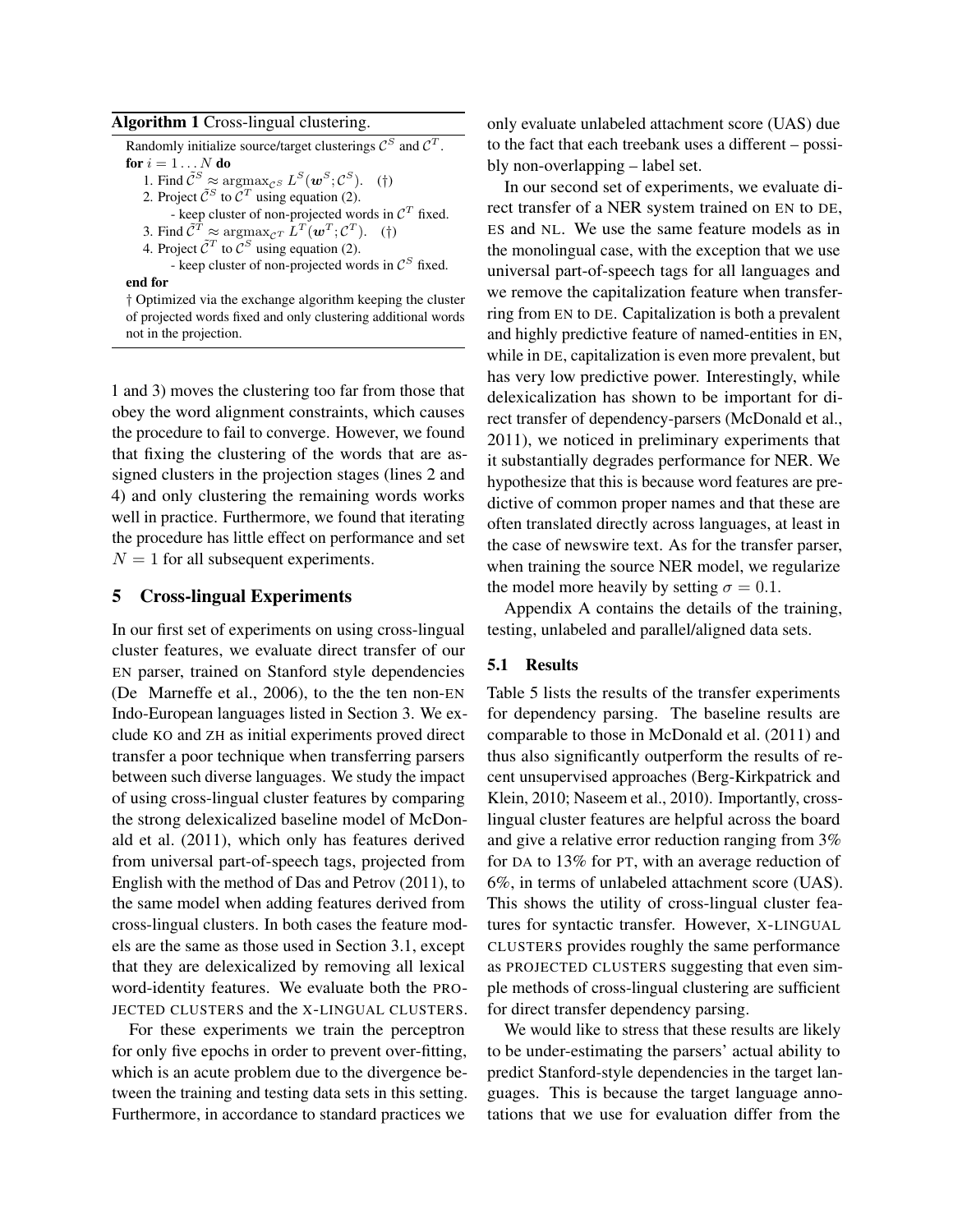|                                                            | DA   | DE   | EL.  | ES   | FR   | IТ   | NL   | PT   | <b>RU</b> | <b>SV</b> | AVG  |
|------------------------------------------------------------|------|------|------|------|------|------|------|------|-----------|-----------|------|
| <b>NO CLUSTERS</b>                                         | 36.7 | 48.9 | 59.5 | 60.2 | 70.0 | 64.6 | 52.8 | 66.8 | 29.7      | 55.4      | 54.5 |
| PROJECTED CLUSTERS                                         | 38.9 | 50.3 | 61.1 | 62.6 | 71.6 | 68.6 | 54.5 | 70.7 | 32.9      | 57.0      | 56.8 |
| <b>X-LINGUAL CLUSTERS</b>                                  | 38.7 | 50.7 | 63.0 | 62.9 | 72.1 | 68.8 | 54.3 | 71.0 | 34.4      | 56.9      | 57.3 |
| ↑ ALL DEPENDENCY RELATIONS ↓ ONLY SUBJECT/OBJECT RELATIONS |      |      |      |      |      |      |      |      |           |           |      |
| <b>NO CLUSTERS</b>                                         | 44.6 | 56.7 | 67.2 | 60.7 | 77.4 | 64.6 | 59.5 | 53.3 | 29.3      | 57.3      | 57.1 |
| PROJECTED CLUSTERS                                         | 49.8 | 57.1 | 72.2 | 65.9 | 80.4 | 70.5 | 67.0 | 62.6 | 34.6      | 65.0      | 62.5 |
| <b>X-LINGUAL CLUSTERS</b>                                  | 49.2 | 59.0 | 72.5 | 65.9 | 80.9 | 72.7 | 65.7 | 62.5 | 37.2      | 64.4      | 63.0 |

Table 5: Direct transfer dependency parsing from English. Results measured by unlabeled attachment score (UAS). ONLY SUBJECT/OBJECT RELATIONS – UAS measured only over words marked as subject/object in the evaluation data.

Stanford dependency annotation. Some of these differences are warranted in that certain target language phenomena are better captured by the native annotation. However, differences such as choice of lexical versus functional head are more arbitrary.

To highlight this point we run two additional experiments. First, we had linguists, who were also fluent speakers of German, re-annotate the DE test set so that unlabeled arcs are consistent with Stanfordstyle dependencies. Using this data, NO CLUSTERS obtains 60.0% UAS, PROJECTED CLUSTERS 63.6% and X-LINGUAL CLUSTERS 64.4%. When compared to the scores on the original data set (48.9%, 50.3% and 50.7%, respectively) we can see that not only is the baseline system doing much better, but that the improvements from cross-lingual clustering are much more pronounced. Next, we investigated the accuracy of subject and object dependencies, as these are often annotated in similar ways across treebanks, typically modifying the main verb of the sentence. The bottom half of Table 5 gives the scores when restricted to such dependencies in the gold data. We measure the percentage of modifiers in subject and object dependencies that modify the correct word. Indeed, here we see the difference in performance become clearer, with the cross-lingual cluster model reducing errors by 14% relative to the non-cross-lingual model and upwards of 22% relative for IT.

We now turn to the results of the transfer experiments for NER, listed in Table 6. While the performance of the transfer systems is very poor when no word clusters are used, adding cross-lingual word clusters give substantial improvements across all languages. The simple PROJECTED CLUSTERS work well, but the X-LINGUAL CLUSTERS provide even larger improvements. On average the latter reduce

|                              | DE   | ES   | NL   | AVG   |
|------------------------------|------|------|------|-------|
| <b>NO CLUSTERS</b>           | 25.4 | 49.5 | 49.9 | 41.6  |
| PROJECTED CLUSTERS           | 39.1 | 62.1 | 61.8 | 54.4  |
| <b>X-LINGUAL CLUSTERS</b>    | 43.1 | 62.8 | 64.7 | 56.9  |
| ↑ DEVELOPMENT SET ↓ TEST SET |      |      |      |       |
| <b>NO CLUSTERS</b>           | 23.5 | 45.6 | 48.4 | 39. I |
| PROJECTED CLUSTERS           | 35.2 | 59.1 | 56.4 | 50.2  |
| <b>X-LINGUAL CLUSTERS</b>    | 404  | 59.3 | 58.4 | 52.7  |

Table 6: Direct transfer NER results (from English) measured with average  $F_1$ -score on the CoNLL 2002/2003 development and test sets.

errors on the test set by 22% in terms of  $F_1$  and up to 26% for ES. We also measure how well the direct transfer NER systems are able to detect entity boundaries (ignoring the entity categories). Here, on average, the best clusters provide a 24% relative error reduction on the test set (75.8 vs. 68.1  $F_1$ ).

To our knowledge there are no comparable results on transfer learning of NER systems. Based on the results of this first attempt at this scenario, we believe that transfer learning by multilingual word clusters could be developed into a practical way to construct NER systems for resource poor languages.

### 6 Conclusion

In the first part of this study, we showed that word clusters induced from a simple class-based language model can be used to significantly improve on stateof-the-art supervised dependency parsing and NER for a wide range of languages and even across language families. Although the improvements vary between languages, the addition of word cluster features never has a negative impact on performance.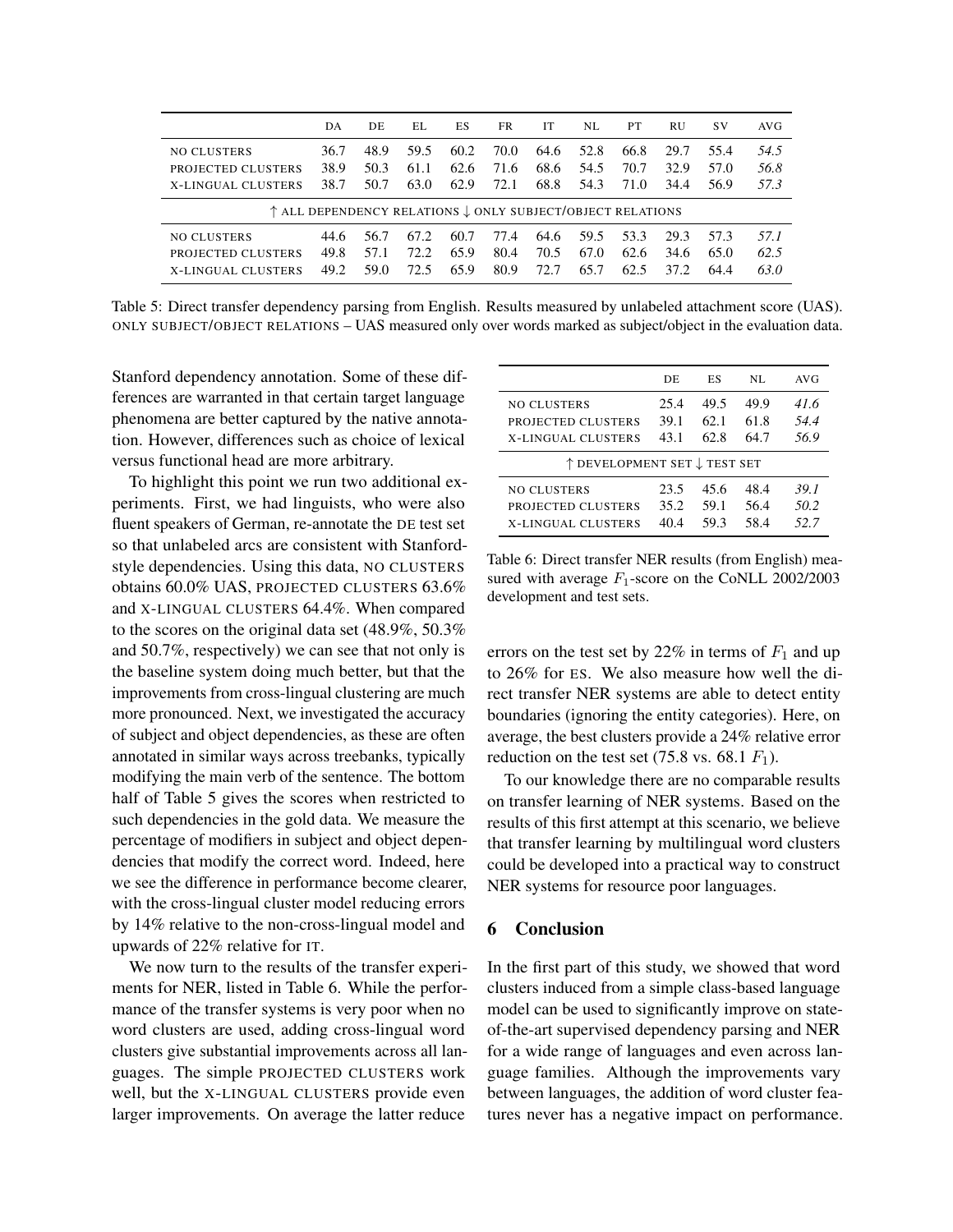This result has important practical consequences as it allows practitioners to simply plug in word cluster features into their current feature models. Given previous work on word clusters for various linguistic structure prediction tasks, these results are not too surprising. However, to our knowledge this is the first study to apply the same type of word cluster features across languages and tasks.

In the second part, we provided two simple methods for inducing cross-lingual word clusters. The first method works by projecting word clusters, induced from monolingual data, from a source language to a target language directly via word alignments. The second method, on the other hand, makes use of monolingual data in both the source and the target language, together with word alignments that act as constraints on the joint clustering. We then showed that by using these cross-lingual word clusters, we can significantly improve on direct transfer of discriminative models for both parsing and NER. As in the monolingual case, both types of cross-lingual word cluster features yield improvements across the board, with the more complex method providing a significantly larger improvement for NER. Although the performance of transfer systems is still substantially below that of supervised systems, this research provides one step towards bridging this gap. Further, we believe that it opens up an avenue for future work on multilingual clustering methods, cross-lingual feature projection and domain adaptation for direct transfer of linguistic structure.

## Acknowledgments

We thank John DeNero for help with creating the word alignments; Reut Tsarfaty and Joakim Nivre for rewarding discussions on evaluation; Slav Petrov and Kuzman Ganchev for discussions on cross-lingual clustering; and the anonymous reviewers, along with Joakim Nivre, for valuable comments that helped improve the paper. The first author is grateful for the financial support of the Swedish National Graduate School of Language Technology (GSLT).

## A Data Sets

In the parsing experiments, we use the following data sets. For DA, DE, EL, ES, IT, NL, PT and SV, we use the predefined training and evaluation data sets from the CoNLL 2006/2007 data sets (Buchholz and Marsi, 2006; Nivre et al., 2007). For EN we use sections 02-21, 22, and 23 of the Penn WSJ Treebank (Marcus et al., 1993) for training, development and evaluation. For FR we used the French Treebank (Abeillé and Barrier, 2004) with splits defined in Candito et al. (2010). For KO we use the Sejong Korean Treebank (Han et al., 2002) randomly splitting the data into 80% training, 10% development and 10% evaluation. For RU we use the SynTagRus Treebank (Boguslavsky et al., 2000; Apresjan et al., 2006) randomly splitting the data into 80% training, 10% development and 10% evaluation. For ZH we use the Penn Chinese Treebank v6 (Xue et al., 2005) using the proposed data splits from the documentation. Both EN and ZH were converted to dependencies using v1.6.8 of the Stanford Converter (De Marneffe et al., 2006). FR was converted using the procedure defined in Candito et al. (2010). RU and KO are native dependency treebanks. For the CoNLL data sets we use the part-of-speech tags provided with the data. For all other data sets, we train a part-of-speech tagger on the training data in order to tag the development and evaluation data.

For the NER experiments we use the training, development and evaluation data sets from the CoNLL 2002/2003 shared tasks (Tjong Kim Sang, 2002; Tjong Kim Sang and De Meulder, 2003) for all four languages (DE, EN, ES and NL). The data set for each language consists of newswire text annotated with four entity categories: Location (LOC), Miscellaneous (MISC), Organization (ORG) and Person (PER). We use the part-of-speech tags supplied with the data, except for ES where we instead use universal part-of-speech tags (Petrov et al., 2011).

Unlabeled data for training the monolingual cluster models was extracted from one year of newswire articles from multiple sources from a news aggregation website. This consists of 0.8 billion (DA) to 121.6 billion (EN) tokens per language. All word alignments for the cross-lingual clusterings were produced with the dual decomposition aligner described by DeNero and Macherey (2011) using 10.5 million (DA) to 12.1 million (FR) sentences of aligned web data.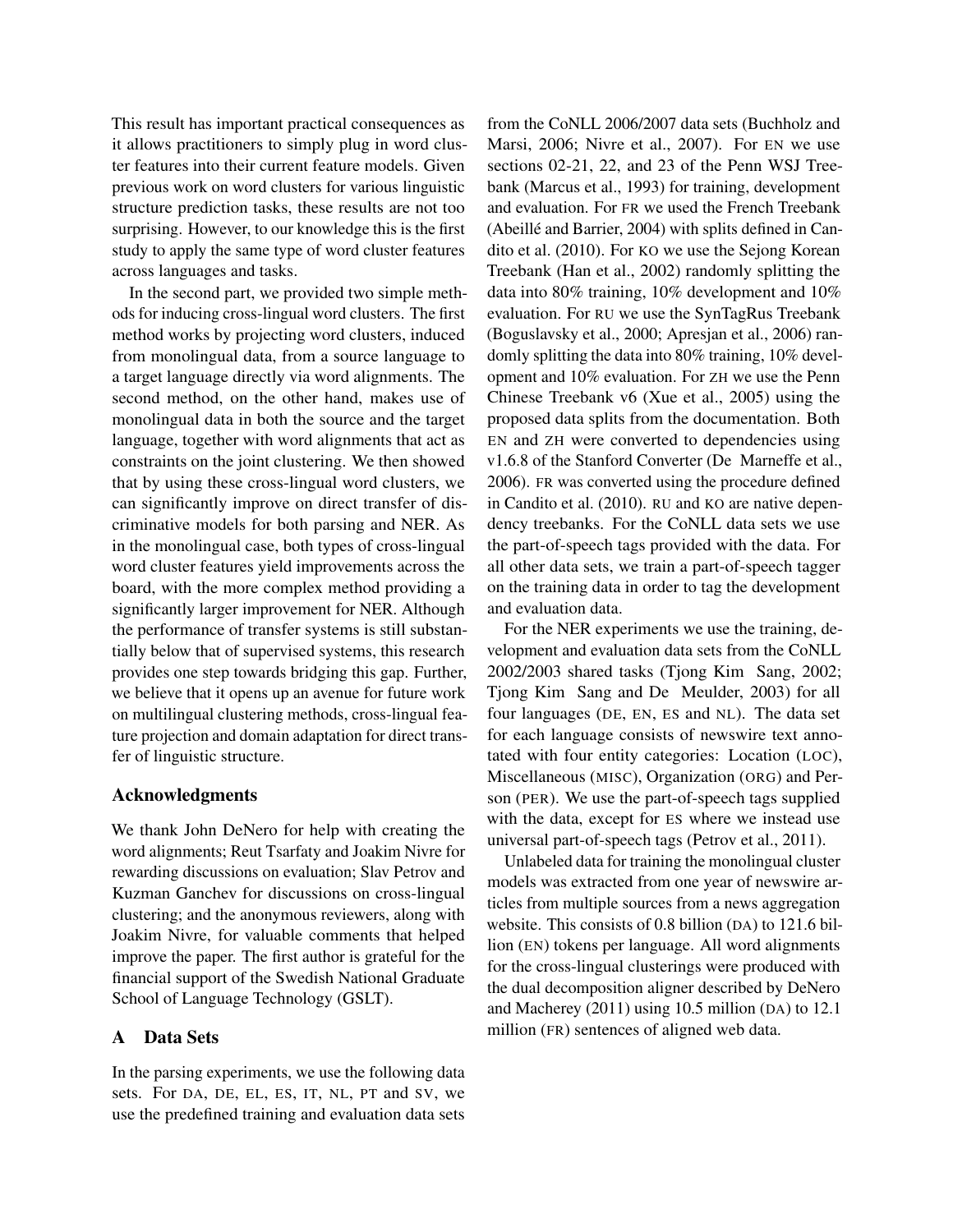## References

- Anne Abeillé and Nicolas Barrier. 2004. Enriching a french treebank. In *Proceedings of LREC*.
- Juri Apresjan, Igor Boguslavsky, Boris Iomdin, Leonid Iomdin, Andrei Sannikov, and Victor Sizov. 2006. A syntactically and semantically tagged corpus of russian: State of the art and prospects. In *Proceedings of LREC*.
- Emily M. Bender. 2011. On achieving and evaluating language-independence in NLP. *Linguistic Issues in Language Technology*, 6(3):1–26.
- Taylor Berg-Kirkpatrick and Dan Klein. 2010. Phylogenetic grammar induction. In *Proceedings of ACL*.
- Daniel M. Bikel, Richard Schwartz, and Ralph M. Weischedel. 1999. An algorithm that learns what's in a name. *Machine Learning*, 34(1):211–231.
- Igor Boguslavsky, Svetlana Grigorieva, Nikolai Grigoriev, Leonid Kreidlin, and Nadezhda Frid. 2000. Dependency treebank for Russian: Concept, tools, types of information. In *Proceedings of COLING*.
- Peter F. Brown, Peter V. deSouza, Robert L. Mercer, Vincent J. Della Pietra, and Jenifer C. Lai. 1992. Classbased n-gram models of natural language. *Computational Linguistics*, 18:467–479.
- Sabine Buchholz and Erwin Marsi. 2006. CoNLL-X shared task on multilingual dependency parsing. In *Proceedings of CoNLL*.
- Marie Candito, Benoît Crabbé, and Pascal Denis. 2010. Statistical french dependency parsing: treebank conversion and first results. In *Proceedings of LREC*.
- David Chiang. 2005. A hierarchical phrase-based model for statistical machine translation. In *Proceedings of ACL*.
- Alexander Clark. 2003. Combining distributional and morphological information for part of speech induction. In *Proceedings of EACL*.
- Shay B. Cohen and Noah A. Smith. 2009. Shared logistic normal distributions for soft parameter tying in unsupervised grammar induction. In *Proceedings of NAACL*.
- Shay B. Cohen, Dipanjan Das, and Noah A. Smith. 2011. Unsupervised structure prediction with non-parallel multilingual guidance. In *Proceedings of EMNLP*.
- Michael Collins, Philipp Koehn, and Ivona Kučerová. 2005. Clause restructuring for statistical machine translation. In *Proceedings of ACL*.
- Michael Collins. 1997. Three generative, lexicalised models for statistical parsing. In *Proceedings of ACL*.
- Ronan Collobert and Jason Weston. 2008. A unified architecture for natural language processing: deep neural networks with multitask learning. In *Proceedings of ICML*.
- Dipanjan Das and Slav Petrov. 2011. Unsupervised partof-speech tagging with bilingual graph-based projections. In *Proceedings of ACL-HLT*.
- Marie-Catherine De Marneffe, Bill MacCartney, and Chris D. Manning. 2006. Generating typed dependency parses from phrase structure parses. In *Proceedings of LREC*.
- John DeNero and Klaus Macherey. 2011. Model-based aligner combination using dual decomposition. In *Proceedings of ACL-HLT*.
- Paramveer Dhillon, Dean Foster, and Lyle Dean. 2011. Multi-view learning of word embeddings via cca. In *Proceedings of NIPS*.
- Manaal Faruqui and Sebastian Padó. 2010. Training and evaluating a german named entity recognizer with semantic generalization. In *Proceedings of KONVENS*.
- Dayne Freitag. 2004. Trained named entity recognition using distributional clusters. In *Proceedings of EMNLP*.
- Jennifer Gillenwater, Kuzman Ganchev, João Graça, Fernando Pereira, and Ben Taskar. 2010. Sparsity in dependency grammar induction. In *Proceedings of ACL*.
- Gholamreza Haffari, Marzieh Razavi, and Anoop Sarkar. 2011. An ensemble model that combines syntactic and semantic clustering for discriminative dependency parsing. In *Proceedings of ACL*.
- Chung-hye Han, Na-Rare Han, Eon-Suk Ko, and Martha Palmer. 2002. Development and evaluation of a korean treebank and its application to nlp. In *Proceedings of LREC*.
- Rebecca Hwa, Philip Resnik, Amy Weinberg, Clara Cabezas, and Okan Kolak. 2005. Bootstrapping parsers via syntactic projection across parallel texts. *Natural Language Engineering*, 11(03):311–325.
- Dan Klein and Chris D. Manning. 2004. Corpus-based induction of syntactic structure: models of dependency and constituency. In *Proceedings of ACL*.
- Terry Koo, Xavier Carreras, and Michael Collins. 2008. Simple semi-supervised dependency parsing. In *Proceedings of ACL-HLT*.
- Sandra Kübler, Ryan McDonald, and Joakim Nivre. 2009. *Dependency parsing*. Morgan & Claypool Publishers.
- Dekang Lin and Xiaoyun Wu. 2009. Phrase clustering for discriminative learning. In *Proceedings of ACL-IJCNLP*, pages 1030–1038.
- Mitchell P. Marcus, Mary Ann Marcinkiewicz, and Beatrice Santorini. 1993. Building a large annotated corpus of English: the Penn treebank. *Computational Linguistics*, 19(2):313–330.
- Ryan McDonald, Slav Petrov, and Keith Hall. 2011. Multi-source transfer of delexicalized dependency parsers. In *Proceedings of EMNLP*.